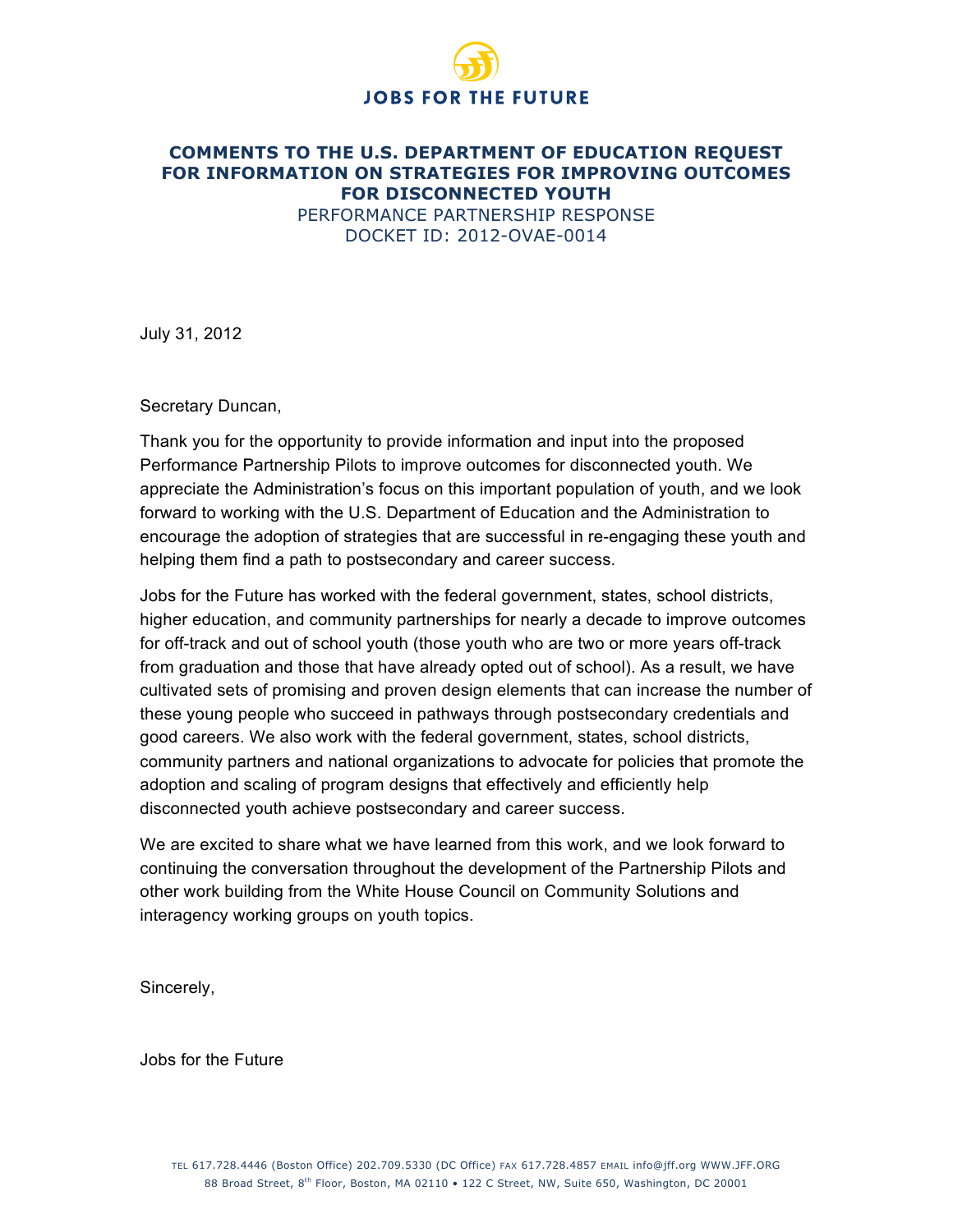# **U.S. DEPARTMENT OF EDUCATION REQUEST FOR INFORMATION ON STRATEGIES FOR IMPROVING OUTCOMES FOR DISCONNECTED YOUTH** PERFORMANCE PARTNERSHIP RESPONSE DOCKET ID: 2012-OVAE-0014

# **I. EFFECTIVE OR PROMISING PRACTICES AND STRATEGIES**

**What Federal, State, and local programs or community collaborative efforts have improved outcomes for disconnected youth? What is the objective evidence of their success (e.g., evidence from rigorous evaluations using, for instance, random assignment and regression discontinuity design)?**

JFF has supported and studied a number of local and regional programs and community collaborative efforts that have improved outcomes for disconnected youth – including postsecondary outcomes. A number of these programs and collaborative efforts are relatively new, and therefore have limited longitudinal data but very promising early outcomes, which are detailed in this section. The common effective elements among these very promising approaches for Opportunity Youth help inform JFF's recommendations on design elements and should be encouraged or required in the Performance Partnership Pilots and other efforts designed to reconnect youth to pathways to success. Descriptions of several of these programs and their outcomes are below.

*The examples are divided into two sections because there are two key elements that are critical to capture in the work of collaboratives:*

- 1) Does the collaborative support and implement interventions on the ground that create promising, evidence-based pathways for disconnected youth to and through postsecondary credentials and family-sustaining careers?
- 2) Does the collaborative work successfully together to plan, leverage resources, and create the political/community will to implement, sustain, and scale such pathways?

#### **Promising Programs: Supported Pathways and Impactful Collaboratives**

1) Supported Pathways to and through Postsecondary: CCTA in the Rio Grand Valley: District-led Re-engagement Success

Launched in 2007 under the leadership of Dr. Daniel King in Pharr-San Juan-Alamo Independent School District in the Rio Grande Valley, the College, Career, and Technology Academy (CCTA) has graduated over 1,000 former dropouts and off-track youth in five years—more than a 75% graduation rate, and approximately half graduate with postsecondary credit through dual enrollment. CCTA engages young people age

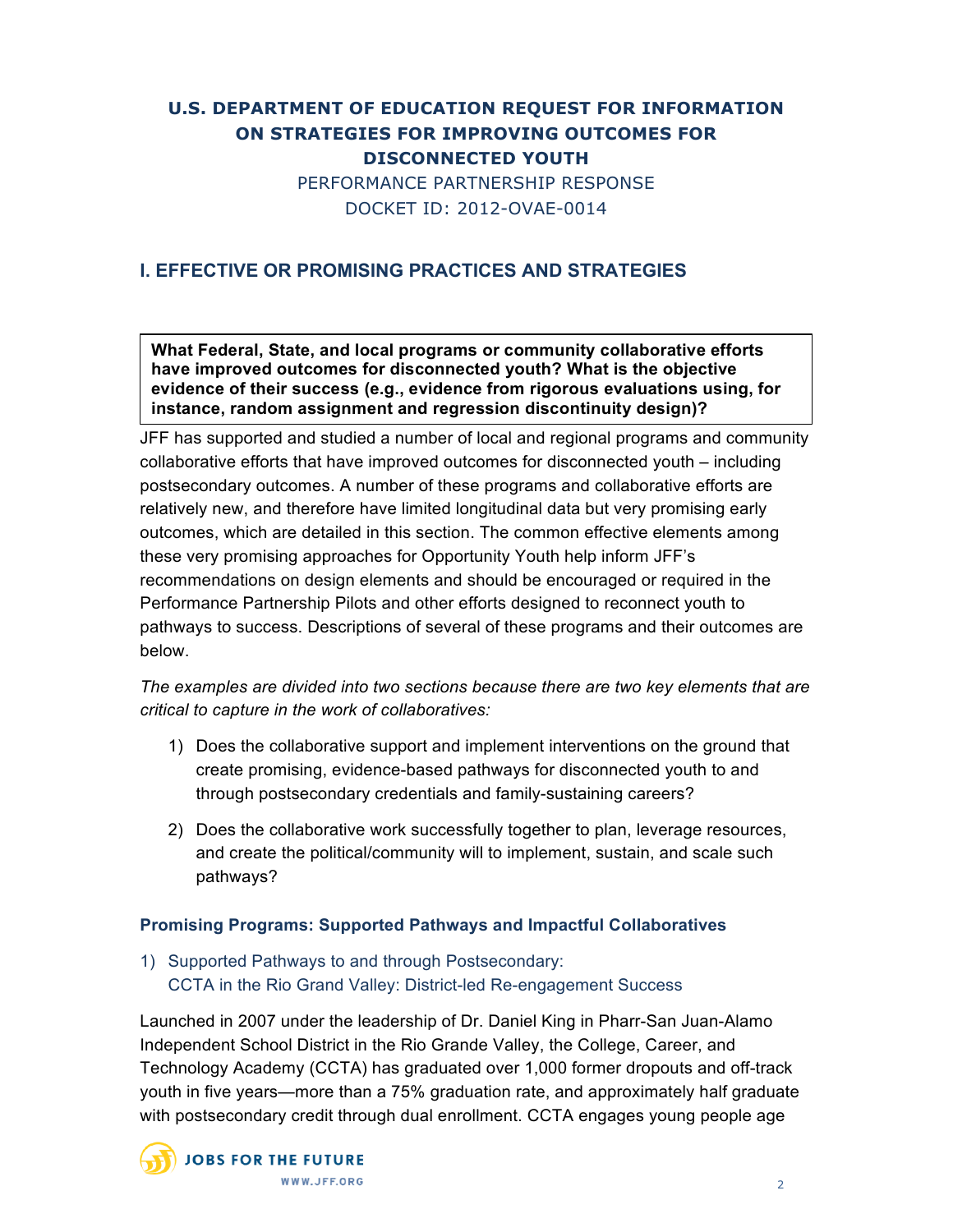18-26 who have either dropped out of school or have reached the end of their senior year lacking high school credits or having failed the state's high-stakes exit exam. The Pharr-San Juan-Alamo school district, where CCTA is located, graduated 1,885 students in 2010-11, nearly double its 966 graduates four years earlier, just before the CCTA program was launched. The school district serves students in an area where 90% of the population is Hispanic and one in three students are economically disadvantaged.

CCTA students—many of whom have been out of school for years—take classes to complete their high school credit requirements and prepare for the state tests; and when they are ready, they seamlessly transition into college courses at nearby South Texas College while finishing up their high school requirements.

Students progress through three "back on track" phases that take them through postsecondary education:

- **Enriched Preparation**, which offers high-quality college-ready instruction with academic and social supports;
- **Postsecondary Bridging**, which builds college-ready skills and provides informed transition counseling; and
- **First Year Supports**, which offers supports in the first year of postsecondary to ensure persistence and success.

Key program elements within the three-phase model:

- **College-going culture**
- **Common Instructional Framework** for accelerating student learning and preparing for college
- **Dual enrollment**, including a College Success class that teaches college navigation and habits for success
- **Transition counseling and other supports** for students from high school through college

# **College expectations and culture:**

CCTA builds a college-going culture starting at recruitment—through, for example, billboards throughout the community that advertise CCTA as a place for young people who didn't finish high school to "start college today." At intake, students not only chart their path to graduation but also register for the dual enrollment courses they will take at South Texas College once they are eligible. They receive both on-line credit recovery and academically rigorous and engaging instruction, designed to accelerate learning among underperforming students so they can tackle and master college material.

# **College-ready curriculum and instruction:**

Teachers at CCTA utilize Jobs for the Future's Common Instructional Framework, a set of six evidence-based instructional strategies, used across content areas, which

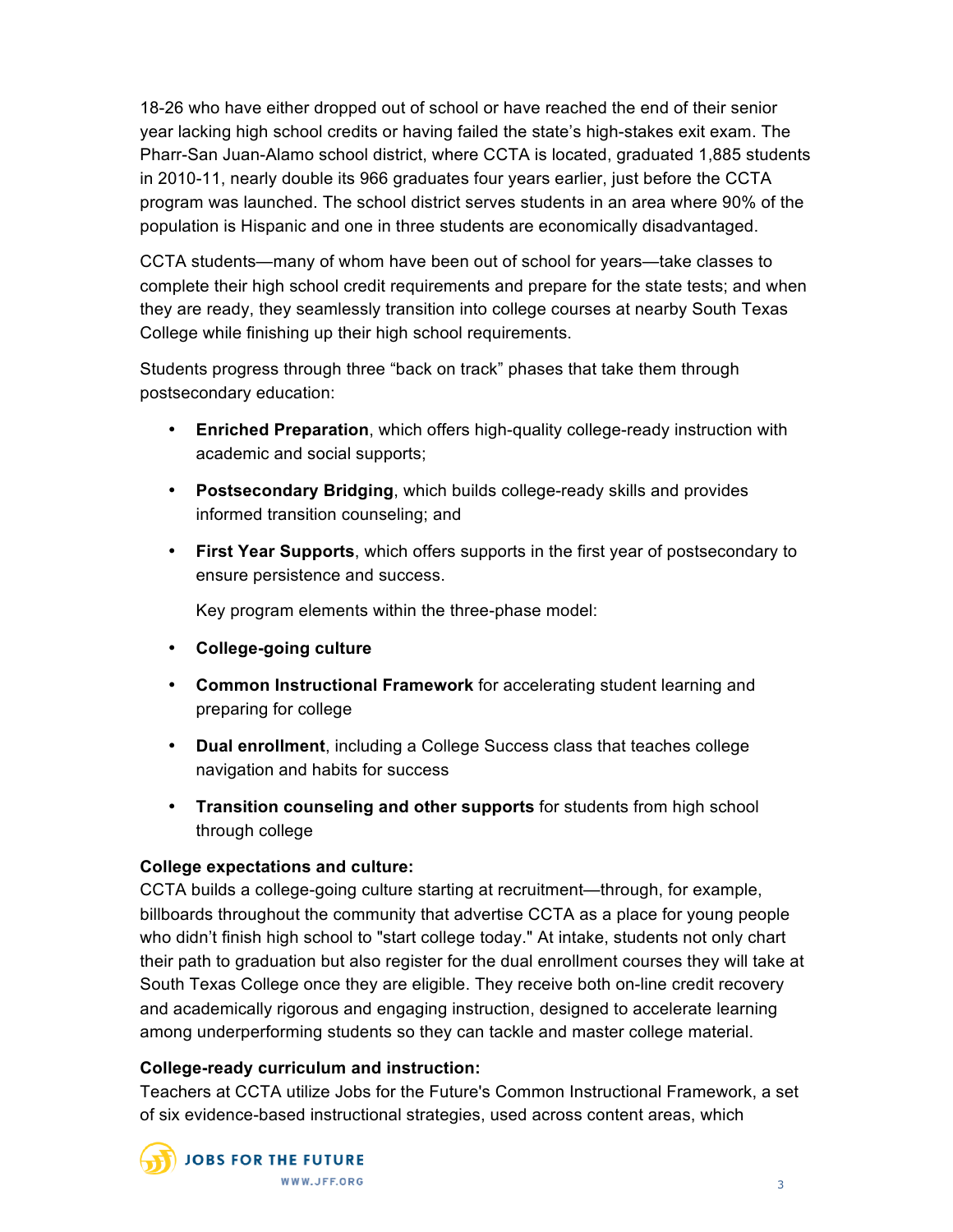underpin a coherent college preparatory curriculum. They give all students of all skill levels access to the complex information needed to meet state and college-ready standards, and they are used in every classroom every day.

## **CCTA Replication Network**

Given the graduation and postsecondary successes of CCTA, a replication network has been formed to scale these key program design elements to other sites. Across the replication sites, 925 students are participating in dropout recovery programming that transitions them to college success. School leaders are sharing strategies for effective intake, college-ready instruction, student supports, postsecondary and career counseling, and postsecondary bridging. Hundreds of students are participating in dual enrollment through these programs. The replication network is also bringing efficiencies to the system by better enabling sites to collaborate on planning, resources, and data for serving these off-track and out of school youth.

## **New York City's Transfer Schools**

New York City's transfer schools are small, academically rigorous, diploma-granting high schools for students who have dropped out or who have fallen behind and have far fewer credits than they should for their age. These schools provide a personalized learning environment, rigorous academic coursework with student-centered instruction, and connections to career and college opportunities. Through the city's Learning to Work (LTW) initiative, community-based organizations (CBOs) partner with transfer schools to provide students with youth development support, academic support, and opportunities to develop skills for the workforce and for postsecondary education. Through LTW, students can participate in subsidized internships, college and career counseling, and job placement. Partnering CBOs also provide attendance outreach, individual and group counseling, academic tutoring, and youth development supports.

According to a 2010 evaluation by Metis, the transfer schools within LTW significantly outperform New York City's traditional comprehensive high schools on  $6<sup>th</sup>$  year graduation rate measures. The transfer school  $6<sup>th</sup>$  year graduation rate average is 13% higher than the average for traditional high schools, although the transfer schools serve a population who dropped out and are significantly behind in school. The 3 highest performing transfer schools outpace the traditional high schools' average 6-year graduation rate by 50%, 32%, and 31% respectively. The Metis evaluation looked at individual student data, surveys of LTW participants, and focus groups with LTW graduates over a 3-year period (2005-2008).

The program design incorporates research-based components, including:

- A personalized learning environment
- Rigorous academic standards, student-centered instruction
- Support to meet students' academic and developmental goals, provided by CBOs
- Connections to college and career readiness

**JOBS FOR THE FUTURE** WWW.JFF.ORG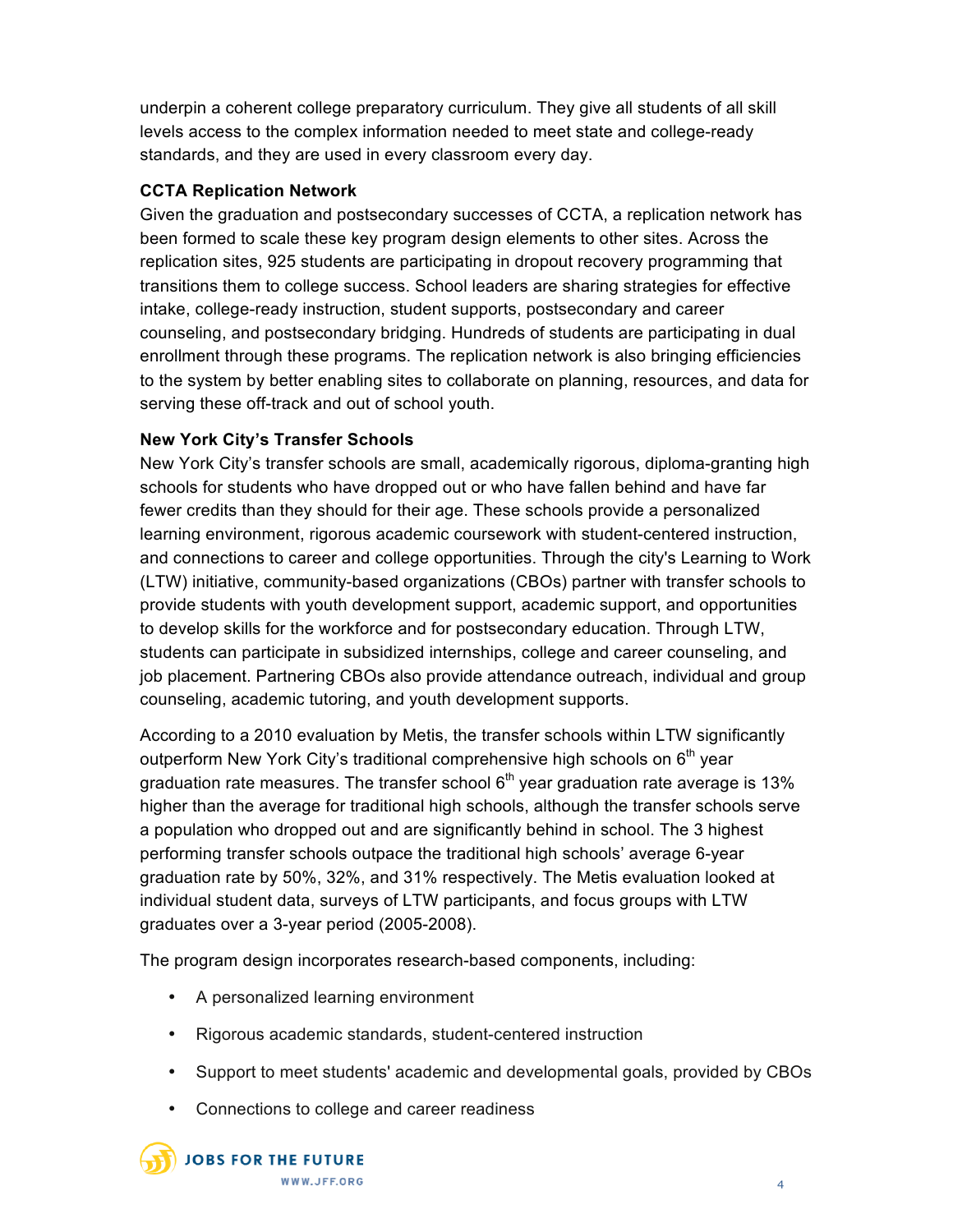- Engaging students through relevant work opportunities and skill-building geared toward the future,
- Technical assistance to strengthen the capacity of program staff and administrators to implement the initiative

**Postsecondary Success Initiative: YouthBuild, NYEC, and The Corps Network Increase College Readiness and College-going for Disconnected Youth** Through support from the Bill and Melinda Gates Foundation and Open Society Foundations, JFF has been working since 2008 as a technical assistance partner with national networks, all of whom have companion grants. The focus of this initiative is to substantially increase numbers of former dropouts who complete secondary credential programs (high school and GED alternative programs or schools), enter postsecondary programs and persist to earn a credential or degree. JFF's focus is to build the capacity of networks to support grantees strengthening their program designs and create products and tools to assist and scale the work within these networks. The grantee group has grown in three and a half years from the original seven (in two networks) to 34 in three national network partners. Also with The Center for Youth and Families at Brandeis University—evaluators of this initiative—JFF designed a common reporting system and the initiative is now able to report first results using a system that currently includes information on 29 programs and 1769 youth. Although credential data is not yet available, results to date include:

- Of those entering programs without a secondary credential (some students enter college bridge programming having already earned this credential), 69% earned a diploma or GED
- 52% of program completers enrolled in college
- 47% tested out of developmental reading or writing
- 67% persisted through at least one semester of postsecondary education

# 2) Impactful Collaborative Efforts: Philadelphia's Project U-Turn: A Model Multi-sector Collaborative

Project U-Turn is a citywide collaborative campaign in Philadelphia, Pennsylvania, that focuses public attention on the dropout crisis and designs strategies and leverages investments to resolve it. It is a multi-sector effort that grew out of the Youth Transition Funders Group (YTFG) Strategic Assessment Initiative, which JFF helped to coordinate. Key members of the collaborative steering committee include:

- Cartographic Modeling Lab at the University of Pennsylvania
- Center for Literacy
- Center for Social Organization of Schools at the Johns Hopkins University

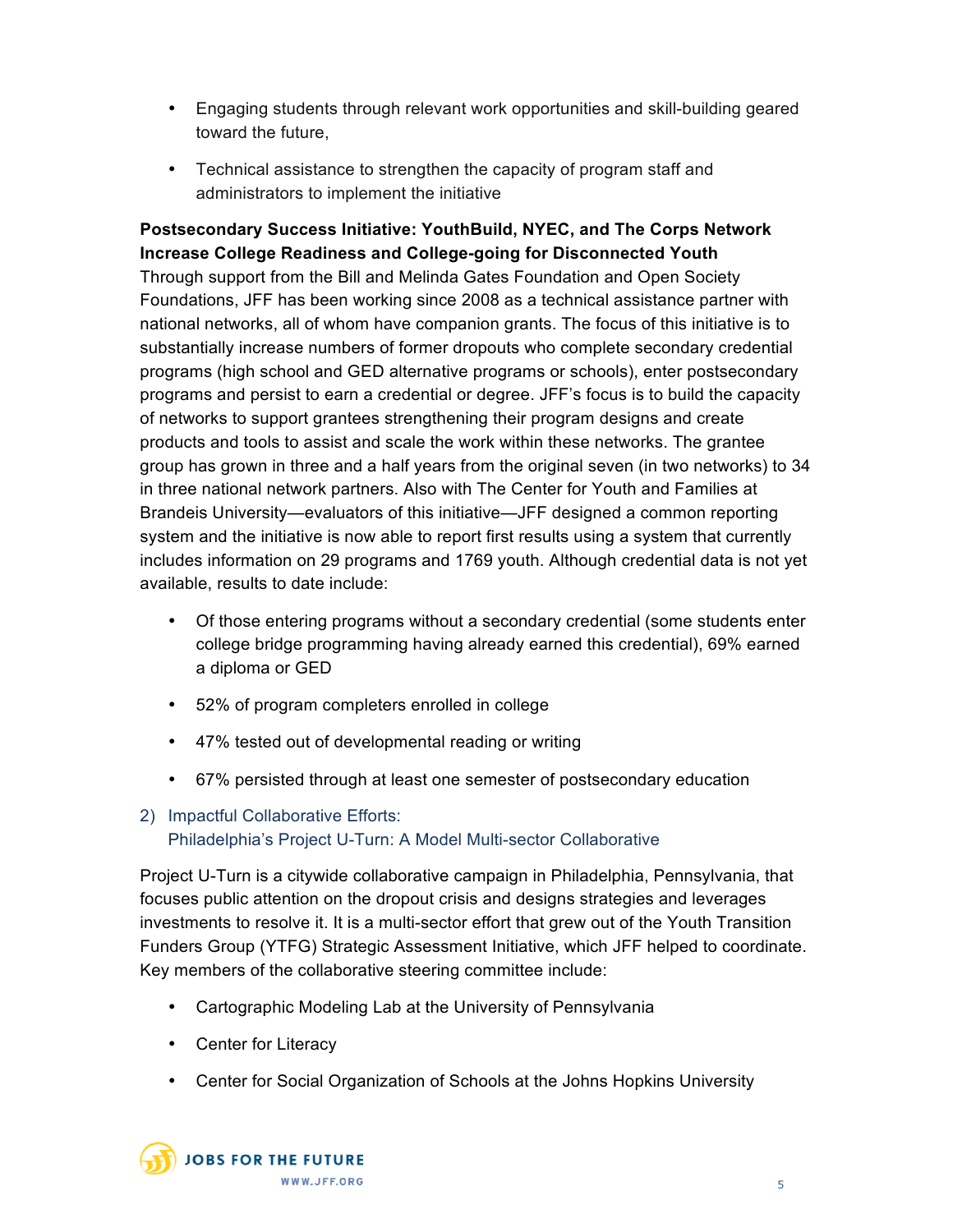- City of Philadelphia, Managing Director's Office and Department of Human **Services**
- Congreso de Latinos Unidos
- Eastern Pennsylvania Organizing Project
- Nu Sigma Youth Services
- Philadelphia Anti-Drug/Anti-Violence Network
- Philadelphia Citizens for Children and Youth
- Philadelphia Education Fund
- Philadelphia Juvenile Probation Department
- Philadelphia Reintegration Initiative
- Philadelphia Youth Network (managing partner)
- School District of Philadelphia
- United Way of Southeastern Pennsylvania
- William Penn Foundation

In Philadelphia, Project U-Turn has focused on improving graduation rates, but its strategy grounded in community advocacy and organizing, is an achievement in itself. The Project U-Turn collaborative and the intermediary managing the effort, the Philadelphia Youth Network (PYN), have gained commitments from high-level leadership to address a critical challenge, along with grassroots support for reforms that focus not only on increased graduation rates but also an expanded range of youth outcomes, postsecondary success and economic development.

Project U-Turn framed its actions around the 4 strategic priorities of YTFG:

- The collection and dissemination of data on the population of struggling and outof-school youth
- The development of an expanded set of options for struggling students who are not on track to graduate with their peers (e.g., those who are over-age and lacking significant credits for their grade) and out-of-school youth
- The design of a political strategy for removing policy barriers and creating new incentives to address the dropout crisis
- The mobilization of constituents to act on improving outcomes and options for struggling and out-of-school youth

The collaboration's efforts are producing results:

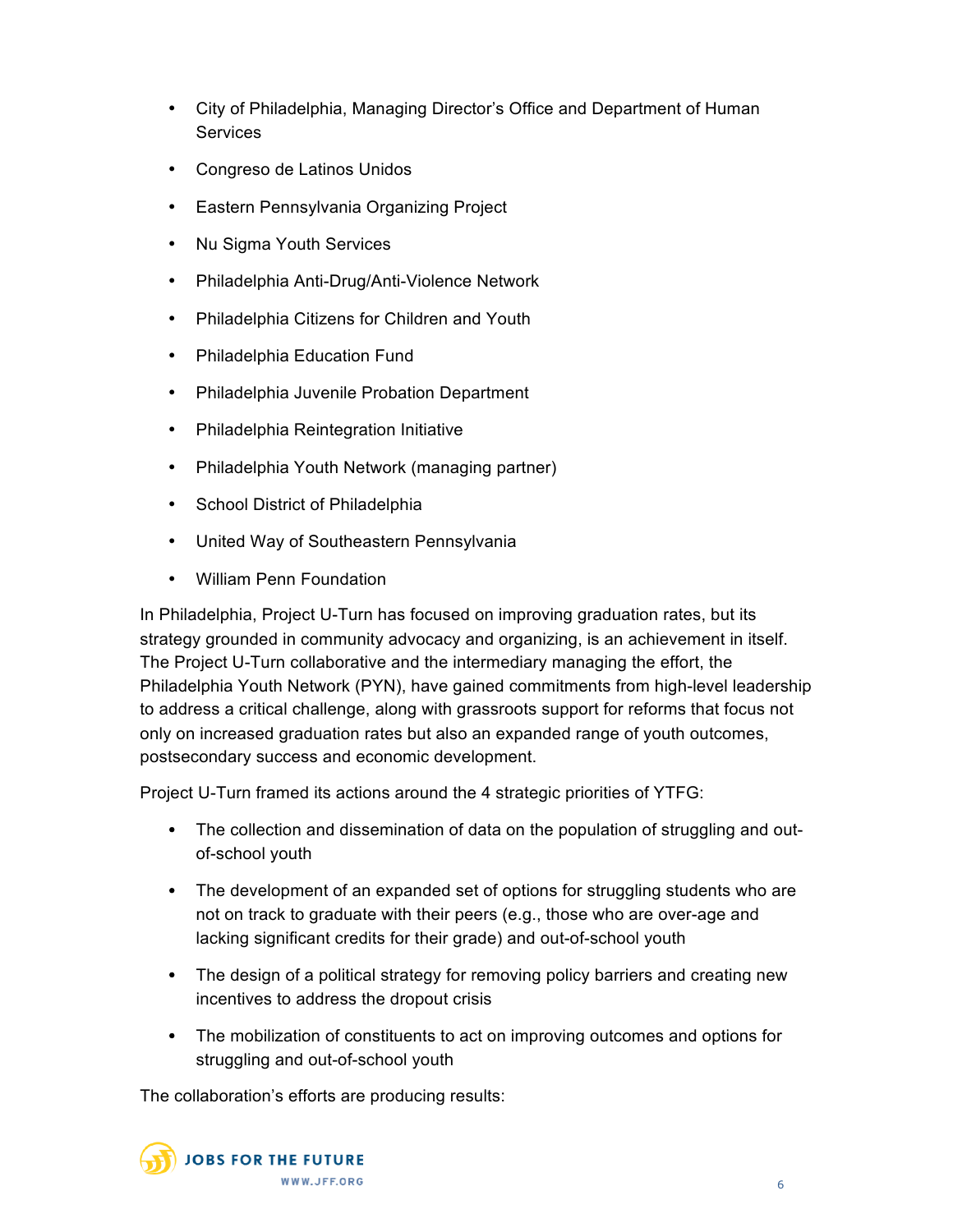- Philadelphia's graduation rate has gradually increased over the 5 years.
- Public and private resources raised to support reengagement and more effective education for these young people have reached \$73 million.
- The number of schools for off-track and out-of-school youth—called Accelerated Schools in Philadelphia—has grown from one to thirteen in five years. These schools have expanded effective options for off-track and out of school youth in Philadelphia.

Five key factors underpin Philadelphia's success in focusing attention on—and addressing—the city's dropout crisis:

- A funded, staffed intermediary organization to drive the agenda and coordinate resources
- Actionable data that impel policy and practice changes
- Two levels of partnership: a broad stakeholder group and a smaller strategic planning team
- Structures, such as work plans, that keep partners engaged and mutually accountable
- A committed local funder

Because of important early and ongoing steps taken by the Collaborative, the city's mayoral and district leaders have embedded Project U-Turn-endorsed strategies for addressing the issues of struggling students and out-of-school youth into their strategic priorities. The inside/outside strategy operating in Philadelphia provides lessons for the field on the promise of a stable and focused partnership in keeping a community focused on an enduring municipal challenge.

# **National Fund for Workforce Solutions:**

# **Regional Collaboratives for Economic Impact**

The National Fund For Workforce Solutions (NFWS) is an excellent example of an initiative that utilizes regional collaboratives and partnerships to achieve the career advancement of low-wage workers (including young adults) and meet the skill needs of high demand regional employers. While not solely focused on youth, the collaboratives serve workers of all ages; and the structure of the collaboratives and the lessons learned about the power of collective community engagement are applicable to programs serving disconnected youth.

The key functions of workforce collaboratives include:

• Identifying high demand industry sectors within regions, the corresponding skill needs of individuals and of employers in those regions, and the capacity of training institutions to meet those needs;

**JOBS FOR THE FUTURE** WWW.JFF.ORG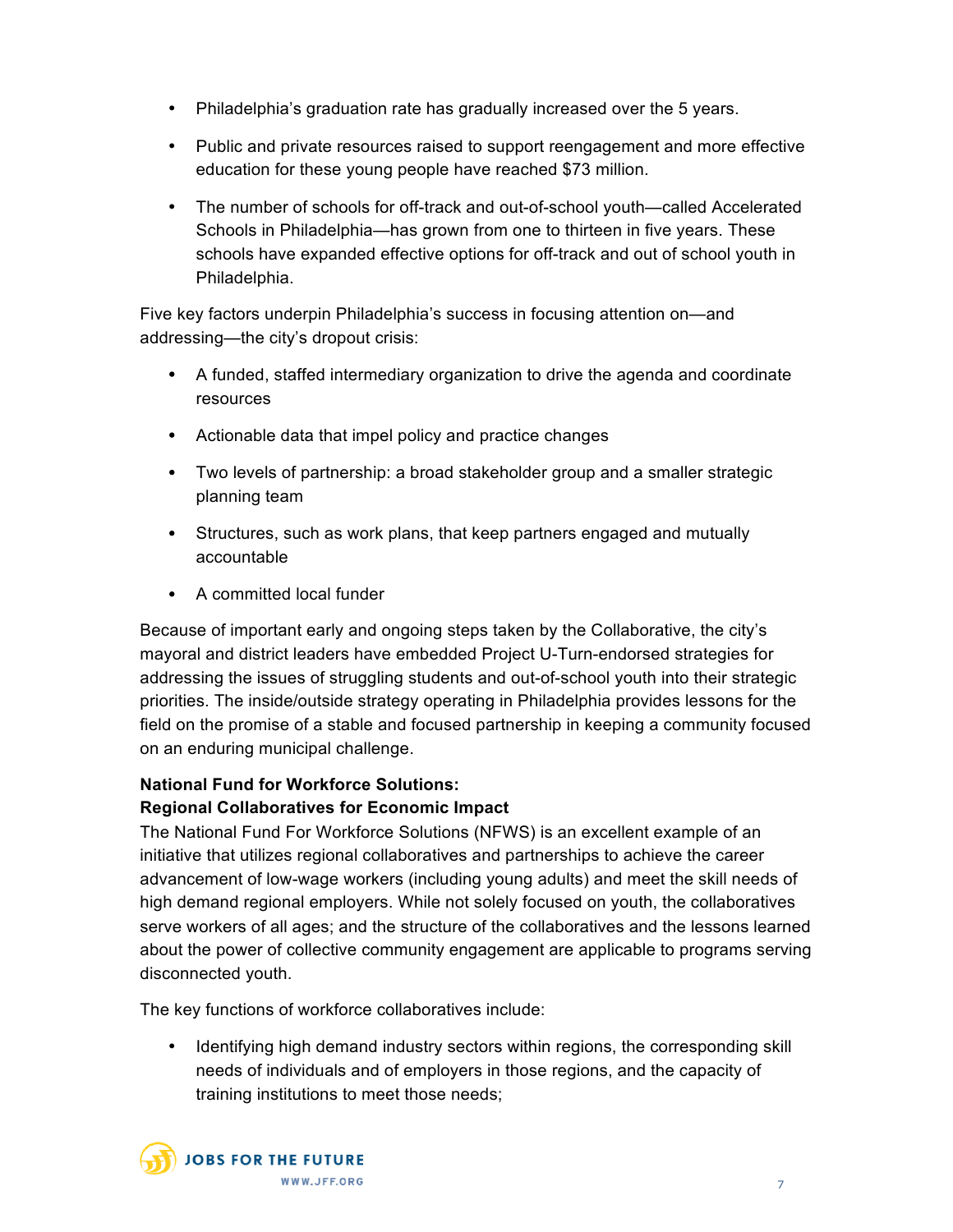- Organizing multiple stakeholders including employers, education and training institutions, human services providers, public and private institutions and funding in support of common goals;
- Convening industry partnerships of employers in high demand industry sectors to work with education and training providers to ensure that training is relevant to employers' needs;
- Providing or brokering services—through sector-based training and supports that help jobseekers gain access to career pathways and employers to skilled workers;
- Testing and implementing innovative approaches to the training, workforce preparation, and career support for jobseekers and employees; and
- Sparking improvements in public systems and business employment practices.

The National Fund currently operates in 32 local communities across the country. It is funded by over 430 national and local funders, including numerous public and private partners in the communities where it operates, leveraging public and private resources as well as broad system expertise. The National Fund also received a Social Innovation Fund (SIF) grant in 2010 to expand its assistance to at least 23,000 additional participants over three years—particularly in southern states.

By the end of 2011, partnerships in the NFWS had enrolled 29,654 participants. In that same year, over half (52 percent) of the participants had a high school diploma or less; and ethnic minorities (African-Americans and Latinos) made up the majority of participants. By 2011, among all participants who completed education or training, 64 percent completed occupational skills training, with 18,143 degrees and credentials awarded—sixty-one percent of which were occupational skills certificates, credentials, and licensures with value in the labor market. Overall, this collaborative effort has significantly increased credential attainment, employment and earnings for its participants, and helped to increase the competitiveness of employers in the 32 regions where it operates.

*NOTE: The programs listed in response to these questions are just a few select examples of successes with the disconnected youth populations. Other models such as Year Up, YouthBuild USA, and others have also made significant progress on outcomes for this population and should be considered. Common successful elements across all of these models and examples are discussed in the response to the next question.*

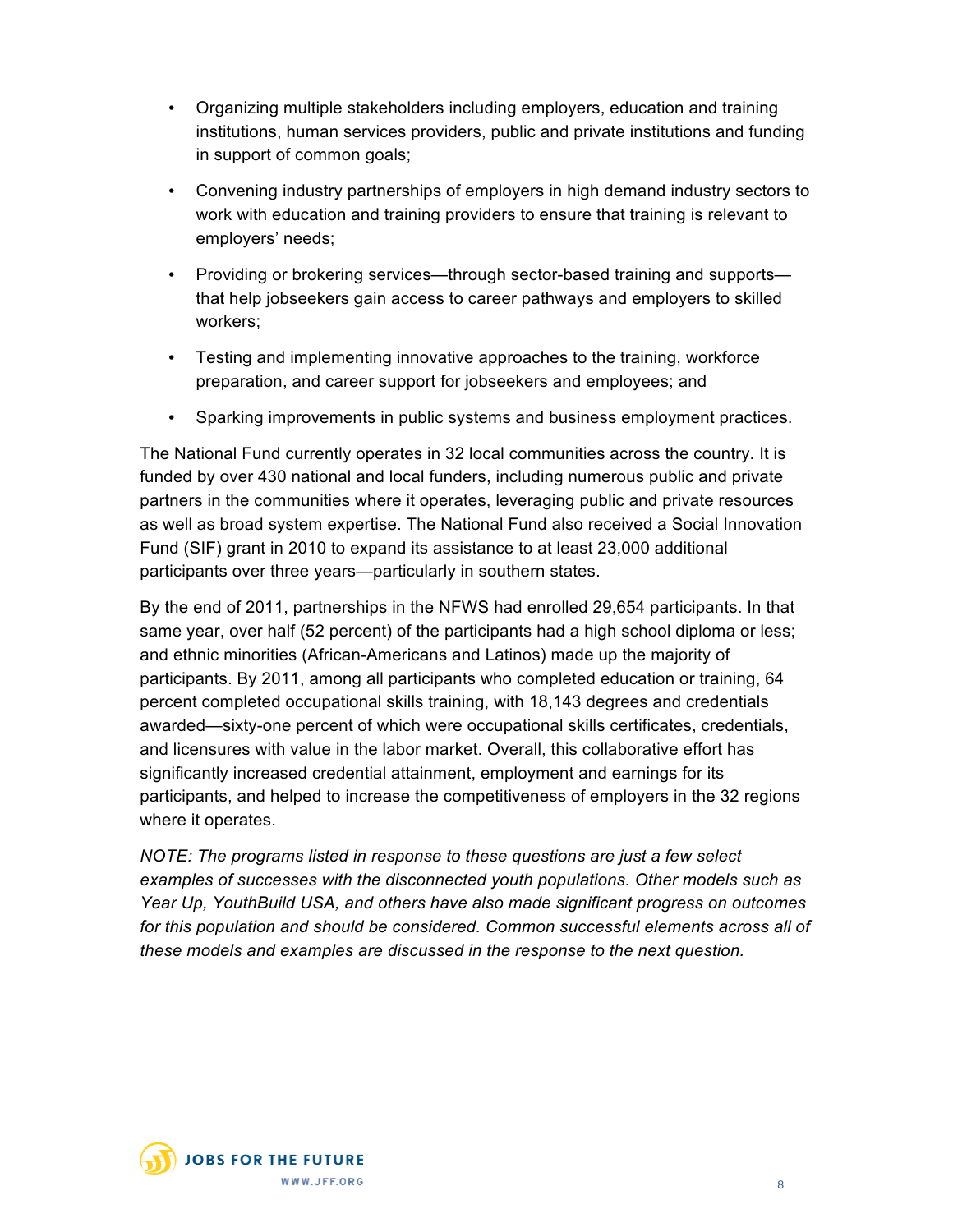**What program designs have great promise of improving educational, employment, or other key outcomes for disconnected youth? What is the best evidence to support these program designs (e.g., correlational or longitudinal outcomes analyses)?**

Although disconnected youth are a heterogeneous population of young people, there appear to be common elements across successful and promising programs that serve specific segments of the disconnected youth population. These elements, discussed below, are critical to strong program designs that improve outcomes for disconnected youth.

JFF believes that the program design elements listed in this section are the elements that should be incorporated into Performance Partnership Pilots to ensure that disconnected youth can be successfully re-engaged on pathways to postsecondary and career success.

While flexibility is important, in order for federal, state, and local funds to be used as efficiently and impactfully as possible, Performance Partnership Pilots should include a framework for program design priorities to ensure the implementation of best practices and improved outcomes

## **Evidence-based Program Design Elements**

- **Pathways to postsecondary credentials with clear on-ramps for students from multiple entry points**
- **Acceleration, not just remediation**
- **Navigation and supports for postsecondary success**
- **Strong community partnerships**
- **Data-based decision making and course-correction**

# **Pathways to Postsecondary Credentials with Clear On-ramps for Students from Multiple Entry Points**

Clearly articulated pathways to postsecondary credentials should be made available to all youth, regardless of where students fall along the education spectrum. Particularly for those who are disconnected, academic and career pathways should align and in some cases integrate clearly sequenced secondary and postsecondary education and training coursework, along with strong supportive services, in ways that: increase the postsecondary credential attainment of the students; and in the case of those in career

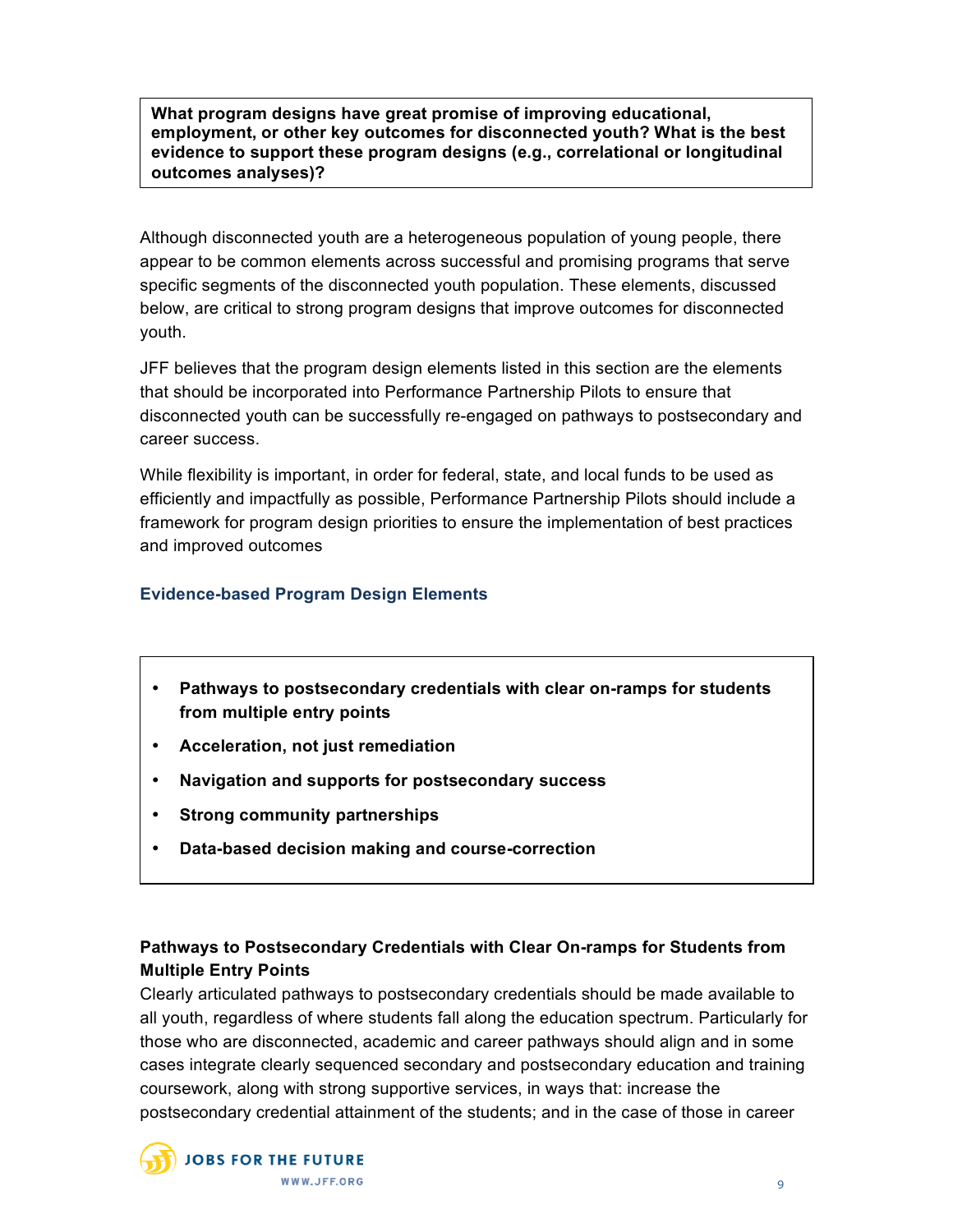pathway initiatives, increase the skills and credential attainment of the students, as recognized by high demand employers.

Every on-ramp must set a clear, up-front expectation for postsecondary success, while also re-engaging disconnected youth from their current context or entry point. This might take place through a youth development or other community-based organization (CBO), an alternative education setting, the workforce investment system, adult basic education, a social service agency, or another school setting within a school district—depending on where the youth is identified and re-engaged.

# **Acceleration, Not Just Remediation**

Accelerated, rigorous learning options are a critical element for getting disconnected youth back on track to graduation and through postsecondary success, because it allows them to make up for lost time and keep momentum towards a credential, rather than languishing in solely remedial or non-credit course work. This design element includes a rigorous curriculum aimed at postsecondary preparation and credential attainment; dual enrollment opportunities for re-engaged and recovered secondary school students; and contextualized learning opportunities. Students can earn postsecondary credits at the same time as they complete their secondary curriculum and gain academic and career skills with value in the labor market. Postsecondary completion is the expected outcome of the accelerated learning, regardless of the program.

# **Navigation and Supports for Postsecondary Success**

Programs for disconnected and off-track youth must include the academic, career, and social supports that can help youth make up for lost time and persist through pathways to postsecondary credential attainment, resulting in good careers.

The kinds of navigation tools, structures, supports and opportunities that are needed by disconnected and off-track youth include:

- Supportive services including tutoring, mentoring, and financial aid, academic, career, and personal counseling,
- Outreach and special attention at points of transition, including counseling by an advisor, counselor or coach who supports students' entry into and progress through the pathway, including during the first year of postsecondary education and training,
- Academic and career navigation services that include:
	- Student assistance in identifying upfront a clearly articulated sequence of coursework that will lead to a postsecondary credential and a family sustaining career,
	- College knowledge courses,
	- Postsecondary and career navigation supports informed by current or realtime labor market information, and

**JOBS FOR THE FUTURE** WWW.JFF.ORG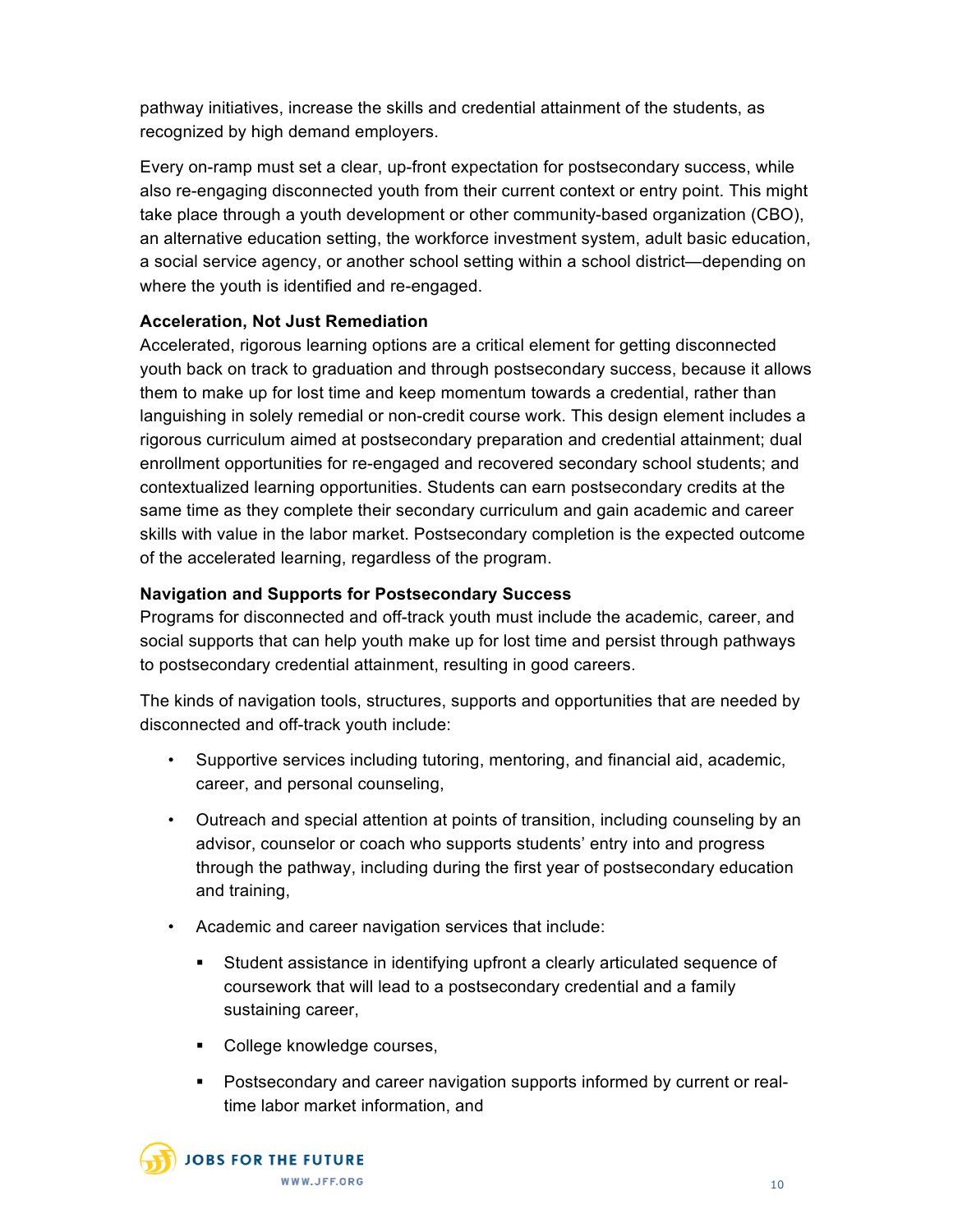- **Information on postsecondary education and training options.**
- Expanded learning opportunities including work-based, community-based and other outside of school experiences that add relevance to academic learning, particularly those tied to in-demand occupations in high growth industries. These experiences, when tied back to academic coursework, can lead to significantly improved postsecondary and employment outcomes.

### **Strong Community Partnerships**

Collaboration between key state and community stakeholders is essential to fully leverage public and private sector expertise and resources in support of comprehensive pathways for disconnected and off-track youth.

**Effective partnerships for improving secondary and postsecondary education and career outcomes for disconnected youth include:**

- **Secondary and postsecondary education institutions;**
- **Intermediary organizations focused on youth and community outcomes;**
- **Community based, youth-serving and philanthropic organizations;**
- **Federal, State, and local youth programs (e.g., Workforce Investment Act programs, Juvenile Justice, Housing, Child Welfare, Health, Mental Health, Substance Abuse Prevention and Treatment, Childcare);**
- **Elected officials, business and civic leaders; and**
- **Other experts in the field of youth development, education, and employment**

Particularly in this time of tight budgets, partnerships can help **expand and sustain options for disconnected youth** to re-engage and succeed in pathways to postsecondary education and training, and on to careers. These collaborative efforts can also provide students with the **academic, career, and social supports** they need to stay in school and make successful transitions to postsecondary education, credentials and careers. This includes **making connections to credentials and careers that will have value in the labor market**—to increase their career and economic outcomes and support economic growth in the community or region.

It is also critical that **formal articulation agreements** be established along education and training pathways, with counseling, navigation, and supports provided particularly at points of transition to ensure persistence, program completion, credential attainment and employment (as appropriate).

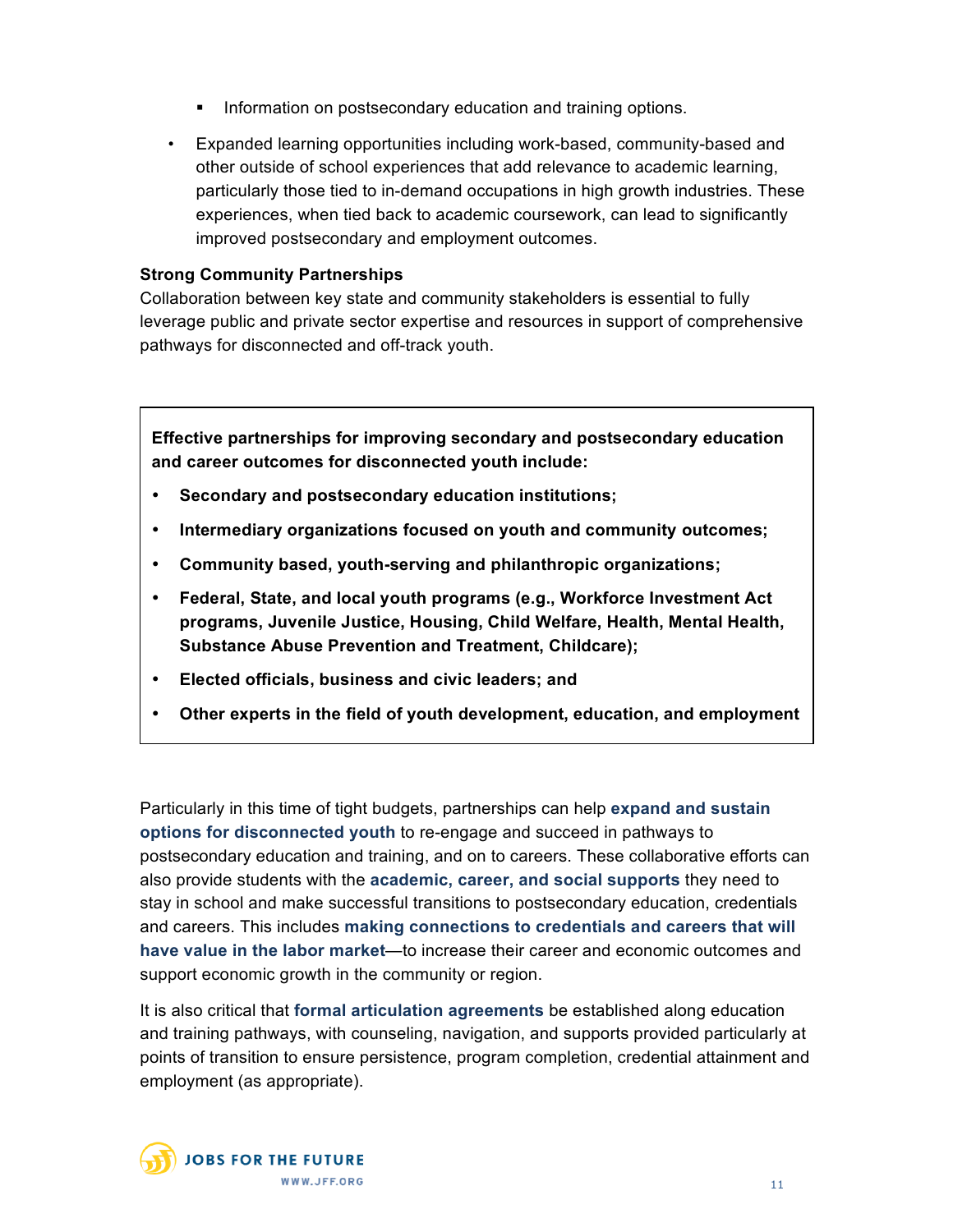The most successful collaboratives that JFF has worked with all have a **strong backbone organization** that is staffed specifically for the purposes of creating and implementing pathways and supports, and building community support and political will to sustain these high quality options (e.g. Philadelphia Youth Network for Project U-Turn; the Pharr San Juan Alamo school district for CCTA)

### **Data-Based Decision Making and Course-Correction**

Effective collaboratives collect, analyze, and use data consistently across systems and in time to identify students in need of interventions (e.g. Early Warning Indicator Systems in secondary schools); plan interventions, partner offerings, and pathways; track interim and final outcomes for students across partner entities; inform best bet postsecondary programs of study or career pathways for programs and students; and make changes in programming/supports based on outcomes and student needs.

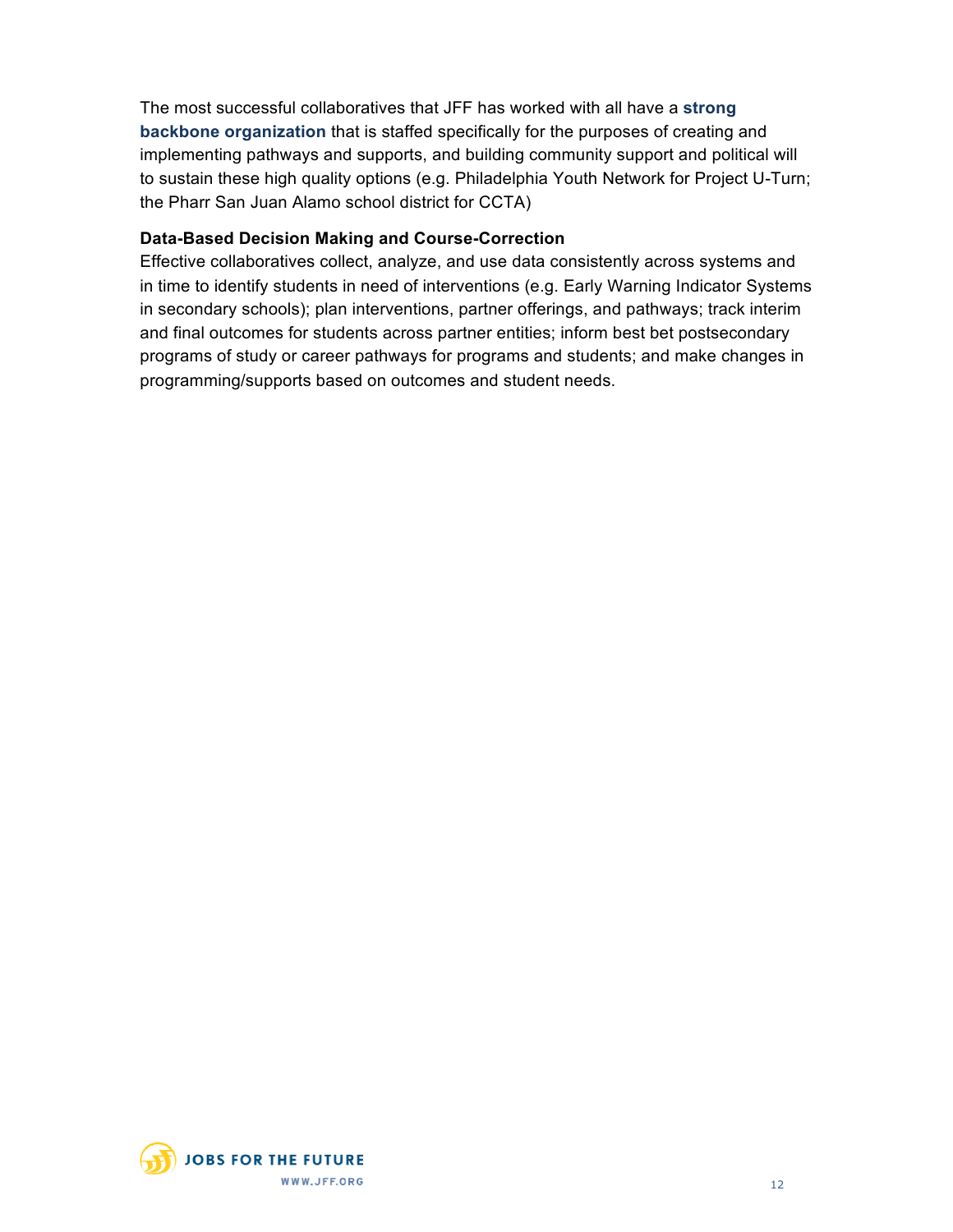# *BACK ON TRACK THROUGH POSTSECONDARY MODEL*

One particularly promising model is the Back on Track through Postsecondary model, which incorporates three overlapping phases to re-engage and accelerate off-track and disconnected youth to college and career readiness, provide a supported transition to postsecondary education and training, and ensure that they complete first critical year of postsecondary education. This model has excellent early results (postsecondary enrollment and persistence) with formerly disconnected youth—both those who earn a GED and those who earn a high school diploma. The results are also seen both for students who were 2 or more years over-age or under-credited for high school graduation ('off-track" youth) and those who were out of school.

The model draws on lessons learned in JFF's work with innovative diploma and GEDgranting programs, districts, intermediaries, and networks that support many of them, and a decade of JFF's work developing and scaling up early college high schools for low-income, first-generation college goers.

The three phases are:

- 1. **Enriched preparation** integrates high quality college-ready instruction with strong academic and social supports.
- 2. **Postsecondary Bridging** builds college-ready skills and provides informed transition counseling.
- 3. **First-Year Support** offers appropriate supports in first year to ensure postsecondary persistence and success.

Many of the programs mentioned above (e.g. the Postsecondary Success Initiative, many of New York City's transfer schools, CCTA) are implementing the components of the Back on Track model with great early results, as documented earlier in our response.

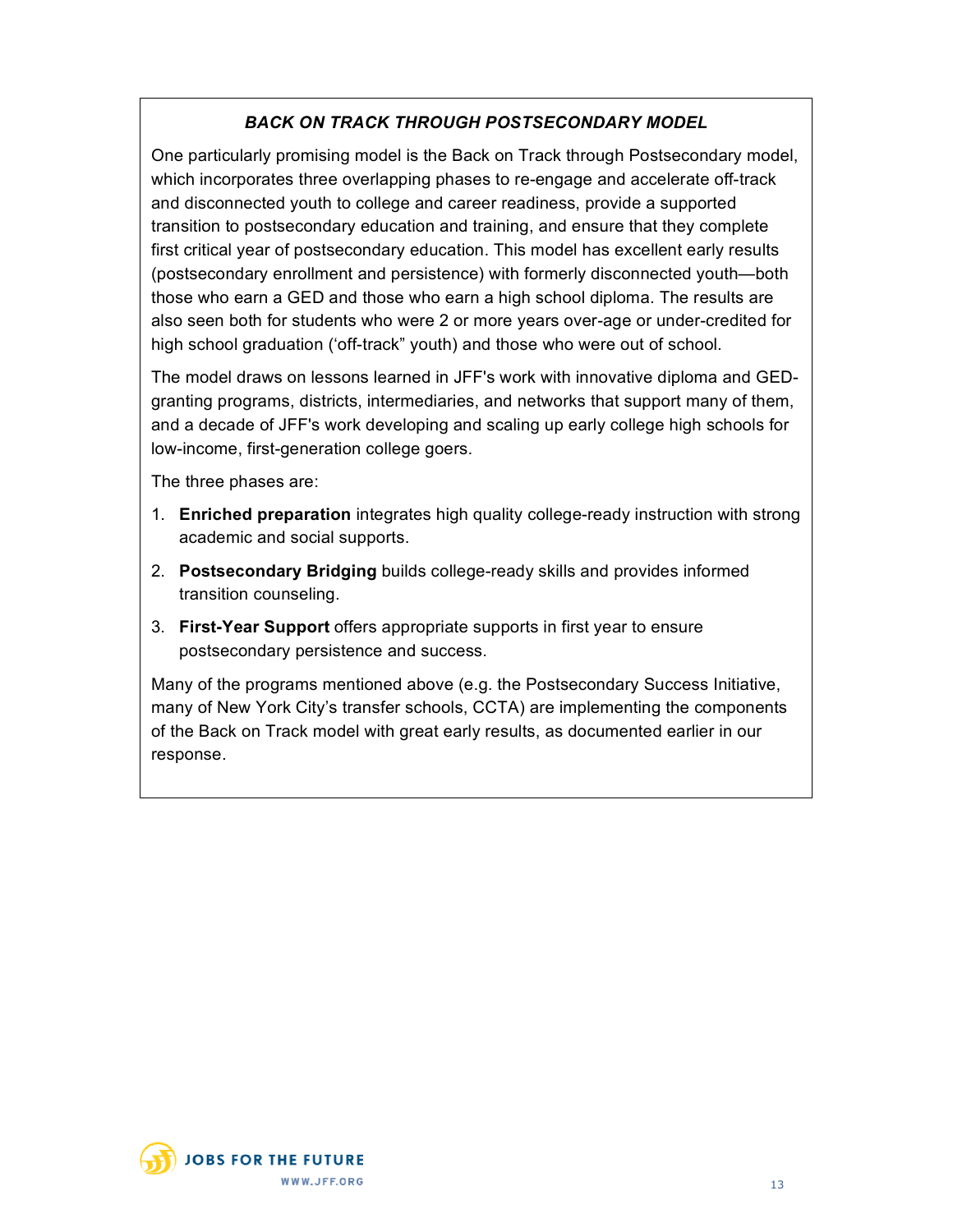# **II. PUBLIC AND PRIVATE PARTNERSHIPS**

**Which State, local, non-profit and business partners have been involved in the successful initiatives addressing the needs of disconnected youth that you may have described in response to one or more of the questions in this RFI? Which partners should be involved in the future?**

While the exact partners for each community initiative should be tailored to the desired outcomes of the collaborative effort, there are several critical partners that can be seen across collaborative effective in producing secondary, postsecondary, and career success for disconnected youth. The role of each partner should be clearly identified and intentionally aligned to the outcomes the collaborative hopes to achieve and the needs of youth in the community. [*See Section I for list of key partners.]*

**What role did or what role could philanthropic organizations play in supporting these types of initiatives you may have described in response to one or more of the questions in the RFI?**

Philanthropic organizations can:

- Provide seed funding for an initiative
- Serve as a tipping point for an initiative, particularly when several organizations pool funds and provide a framework to help communities adopt proven program across multiple sites
	- (e.g. Youth Transition Funders Group (YTFG) funding supported 5 cities in making significant collective action strides in disconnected youth initiatives)
- Leverage and sustain strategies by incorporating a particular community initiative's focus into the philanthropy's own goals, funding choices, communications and activities.
- Support the data analysis and strategic planning phase of the effort to increase options for off-track/out-of-school youth.
- Support the work of an intermediary to provide the "glue" that brings together the sectors critical to improving outcomes
	- (e.g. William Penn Foundation in Philadelphia's Project U-Turn)
- Support codification and replication of successful models
	- (e.g. Open Society Foundation's funding helped form a replication network based on CCTA in the Rio Grande Valley)

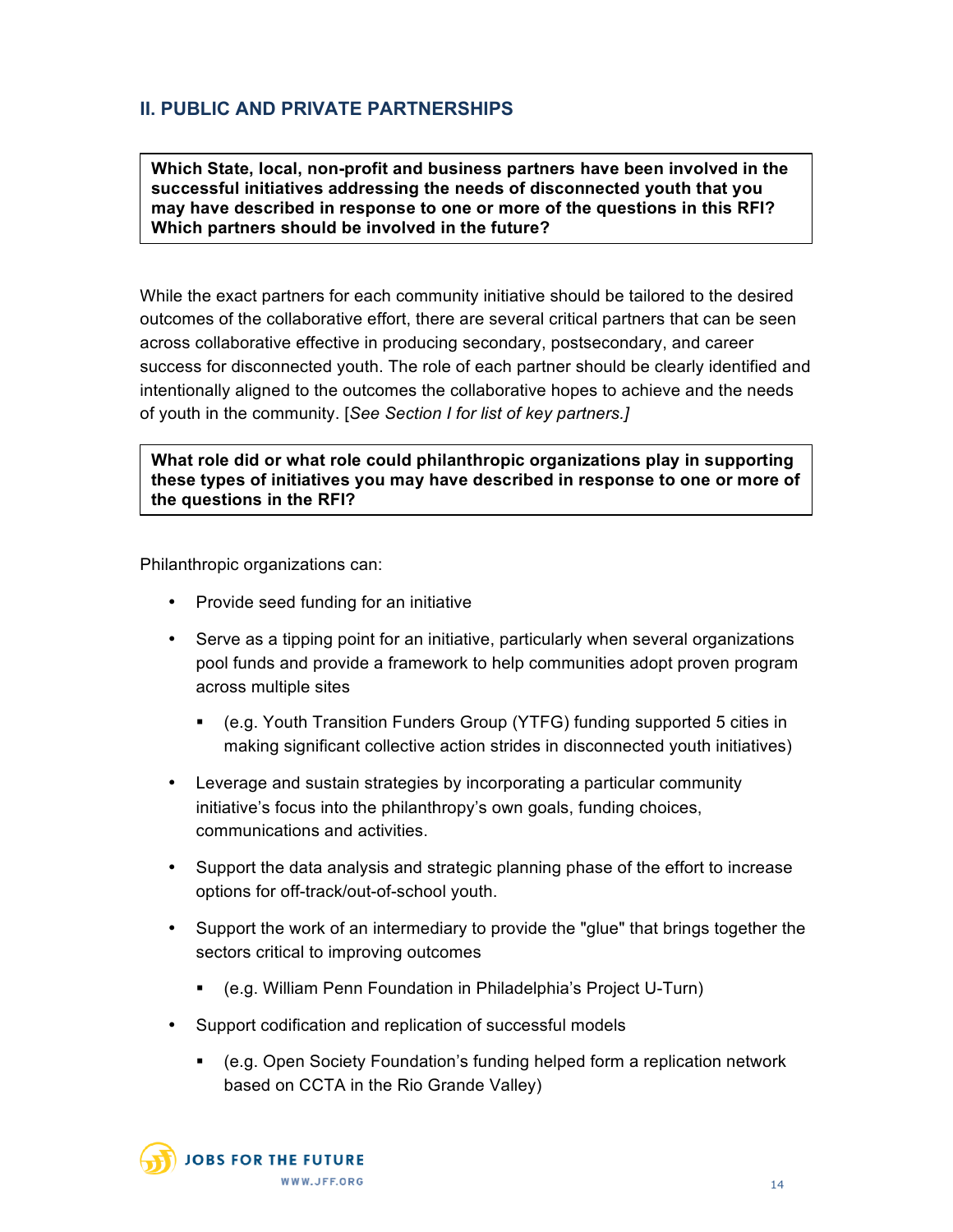**Which Federal programs should be involved in performance partnership pilots for disconnected youth?**

**Programs that have typically been leveraged within effective community collaborative strategies, or could be leveraged, include, but are not limited to:** Workforce Investment Act-Youth and Adult Formula Funds, Adult Education, Temporary Assistance for Needy Families, Community and Development Block Grant, Social Services Block Grant, Community Services Block Grant, AmeriCorps, Carl D. Perkins Career and Technical Education funds, Title I and II of ESEA (including School Improvement Grants), High School Graduation Initiative, Higher Education Opportunity Act, and other discretionary education funds such as Race to the Top, Investing in Innovation, and Promise Neighborhoods.

While we recognize that this pilot only proposes to include discretionary funding streams, it should be noted that several mandatory funding streams are typically leveraged as part of successful community collaboratives serving disconnected youth. For example, TANF is pivotal in supporting low-income students and families as they persist in education and work; and student aid programs, particularly Pell grants, are critical to paying for eligible postsecondary education programs.

State and local partner agencies should also play a pivotal role in strategically thinking across systems and incent positive behavior for increased education options – such as ADA funding following students and funding for specific schools designed for this population.

#### **Provisions for waiver**

A number of policy barriers hinder the spread of promising pathways to postsecondary credentials for disconnected youth. Key among these are: fragmented data systems, restrictive eligibility, restrictions on the use of funds, and misaligned reporting requirements. These barriers make it difficult to blend funding streams strategically or to identify and serve disconnected youth in ways that support postsecondary attainment for this population of young people.

Youth who are disconnected are, by definition, outside the country's organized systems for education and training. At the same time, many of these young people are eligible for a variety of services offered by different agencies and through different funding streams. Entrepreneurial *Back on Track* programs are notable for the way they blend various sources of funding to create seamless, supported pathways for young people on the journey to productive adulthood.

Far more educators would replicate what works if eligibility criteria, uses of funds, and reporting/accountability requirements were aligned and simplified across programs and



WWW.JFF.ORG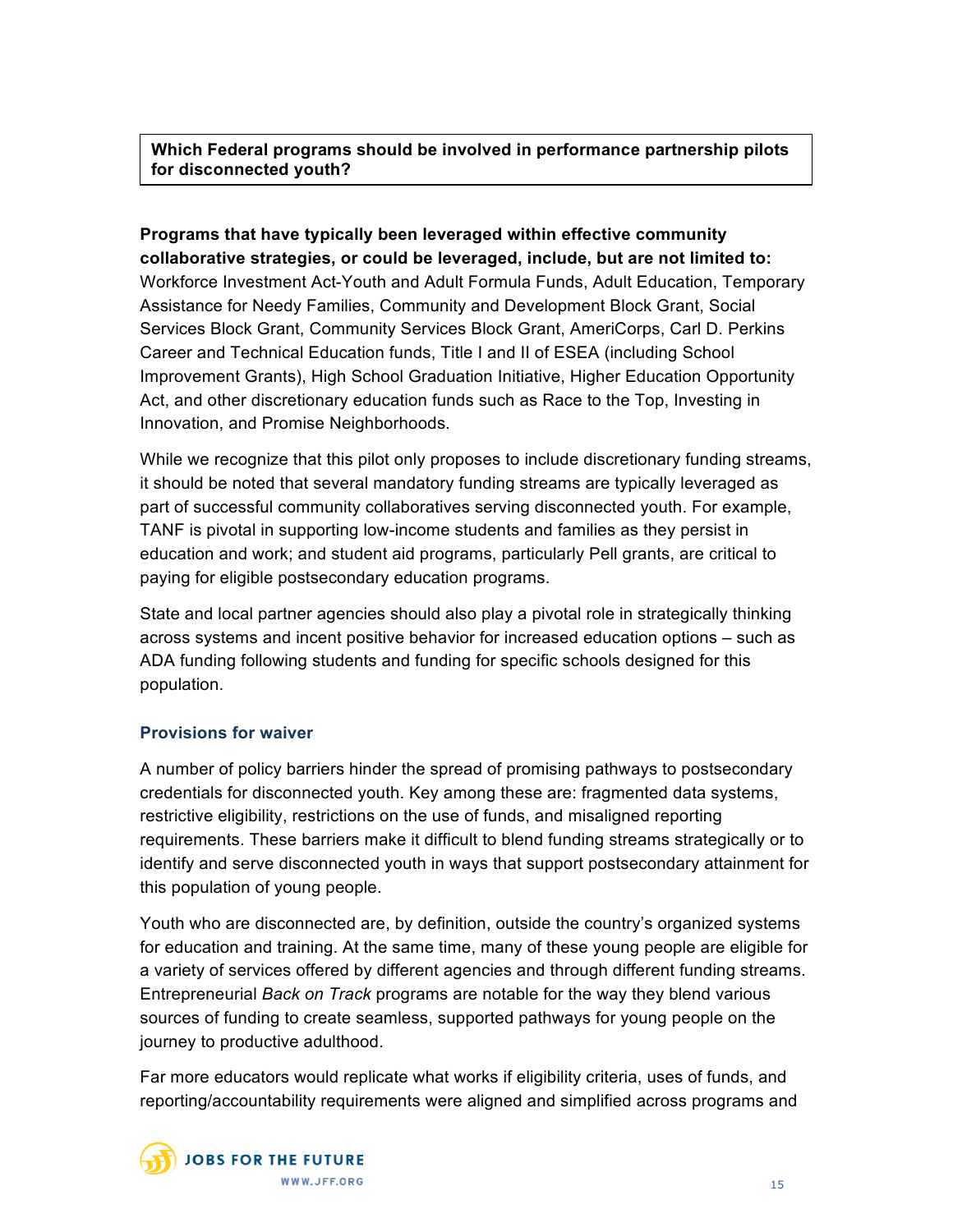agencies. Similarly, federal policies should persist in encouraging connections between K-12 and higher education data, as well as across state agencies. Performance Partnership Pilots can advance these important goals.

Provisions that should be potentially eligible for waiver are:

- **Application processes:** multiple federal applications are more cumbersome and require more time and money
- **Eligibility criteria:** disconnected youth are found across multiple systems, and multiple funding streams are needed to address their academic, social, and work needs
- **Intake/enrollment processes/paperwork:** streamline intake for youth to encourage reconnection
- **Data management:** allow data systems to talk to each other as much as possible, while preserving privacy, in order to allow for outcome measurement and appropriate student enrollment
- **Reporting requirements:** allow communities to align disparate reporting requirements across systems to aim towards common goals—*but maintain a focus on serving the most at-risk students without creaming.*

# **Additional recommendations on flexibility**

#### **Flexibility for many, waivers for some**

JFF believes that there should be a difference between flexibility to blend or braid funding versus waivers from Federal requirements on uses of funds and reporting/accountability requirements. While flexibility to more easily leverage funds should be available for a broader number interested partnerships, waivers from Federal law in this context should be carefully reviewed under clear cross-agency rules, and provided to partnerships with the program designs, accountability provisions, and partnership structures that reflect evidence-based promise or effectiveness in improving outcomes for disconnected youth.

# **Technical assistance resources**

Pilot flexibility should allow participants to use a portion of their blended funding for technical assistance to maximize outcomes. Serving disconnected youth in high quality programs and pathways is complex work. If federal funds are not available for these sites, then interagency efforts should identify outside funds that will be targeted for technical assistance—which is critical to ensuring communities' success.

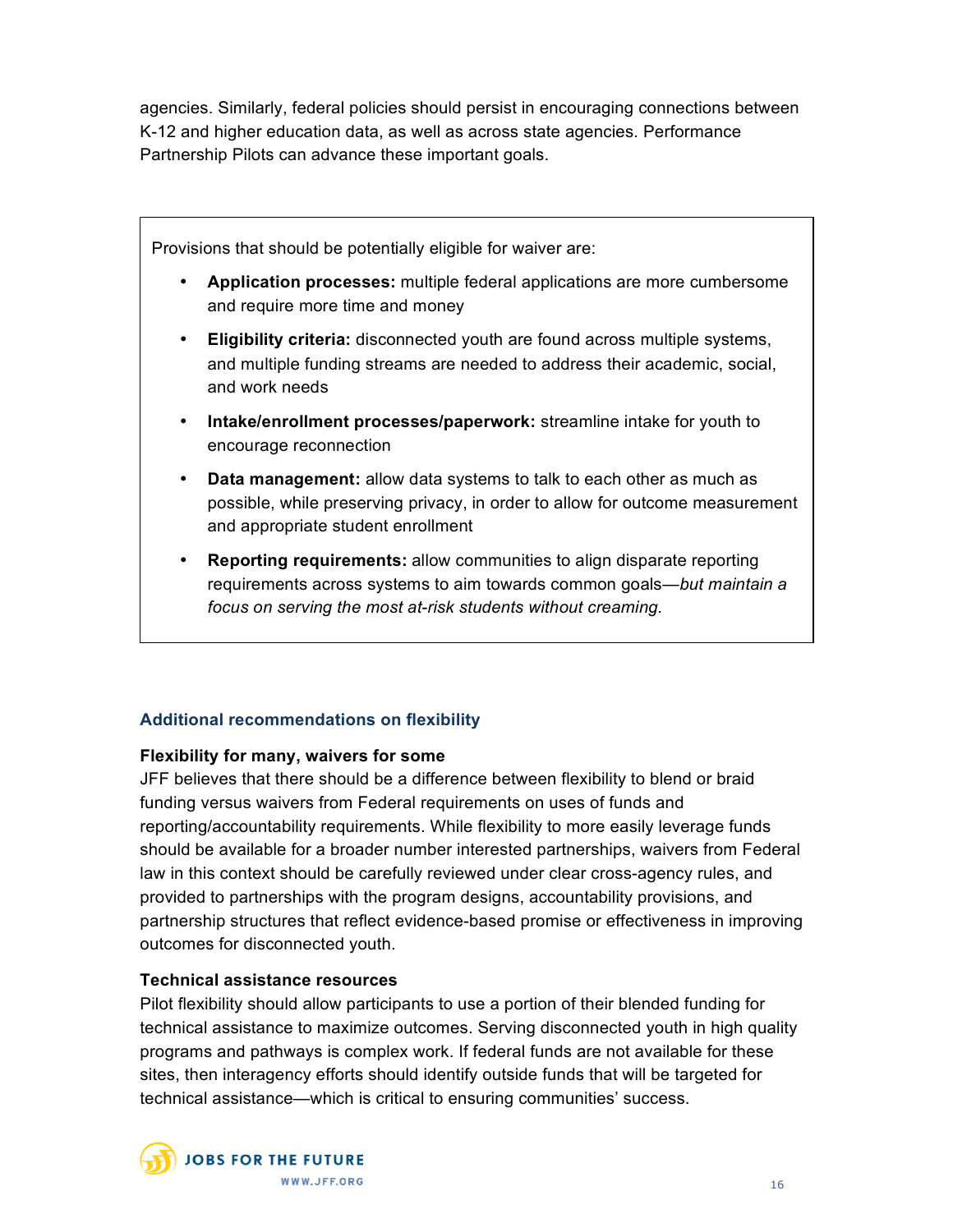## **Clarity and consistency across agencies**

In order for communities to truly be able to benefit from this pilot proposal, there must be clarity regarding the rules for flexibility and waivers and that such flexibility will be evenly and consistently applied across the Federal agencies involved. Confusion or inconsistencies could serve as a disincentive to apply for participation in the pilots, particularly given limited resources and time in local communities.

## **Provide preference for existing, highly effective collaboratives**

Because the work of building effective community coalitions and improving outcomes for disconnected youth are complex, we believe that communities that have shown a prior commitment to serving this population, and a willingness to come together in a productive manner to develop effective pathways and solutions, should receive preference in this competition.

# **Provide preference for pilots that align state and local policies in addition to federal policies**

In order for collaboratives to truly improve outcomes, state and local policymakers should be aware of the work of the collaborative and supportive of its goals. To the extent possible, state and local policies should be aligned to the goals of the partnerships' work, and preference should be given to communities that have shown a commitment to leveraging state and local funds in addition to federal funds, as well as policies that encourage the success and sustainability of the initiative.

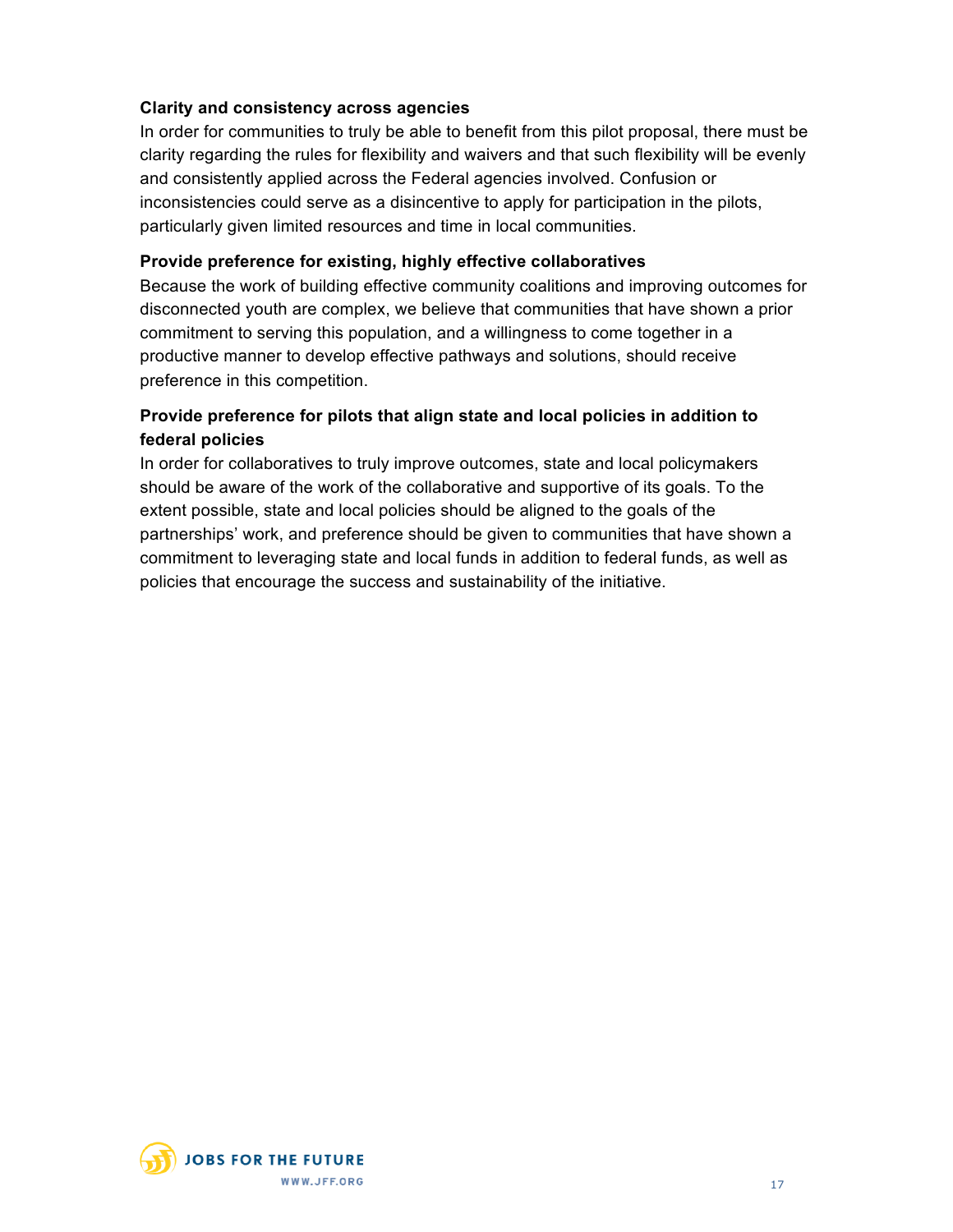# **III. OUTCOMES, DATA, AND EVALUATION DESIGN**

**What are the key outcomes that pilots should measure, and what indicators should be used to track intermediate and long-term success for youth?**

Postsecondary credentials are more important than ever in today's economy, with pay and job opportunities increasingly dependent on the education and skill levels of America's workers.

Effective community collaboratives succeed in increasing secondary, postsecondary, and employment outcomes for disconnected youth. *The final outcomes that Performance Partnership Pilots are held to should focus on postsecondary credential attainment and career success; however interim measures are critical to keeping communities engaged and showing participants' progress along academic and career pathways.*

#### **Performance Partnership Pilot outcomes and interim measures should include:**

#### **Final outcomes**:

- Postsecondary credential attainment (industry-recognized credentials; certificates; 2- and 4- year degrees),
- Further postsecondary educational attainment (e.g. Master's degree, additional credential work, etc.), and
- Employment outcomes (e.g. employment secured, salary/wage information at entrance to employment) should be the ultimate outcomes measured for these pilots.

**Interim measures:** Pilots should put a premium on participants reaching milestones along pathways towards a credential and employment, particularly milestones that are associated with increased likelihood of credential completion. Programs that are successful in re-engaging students towards postsecondary credentials with value in the labor market often show interim progress on:

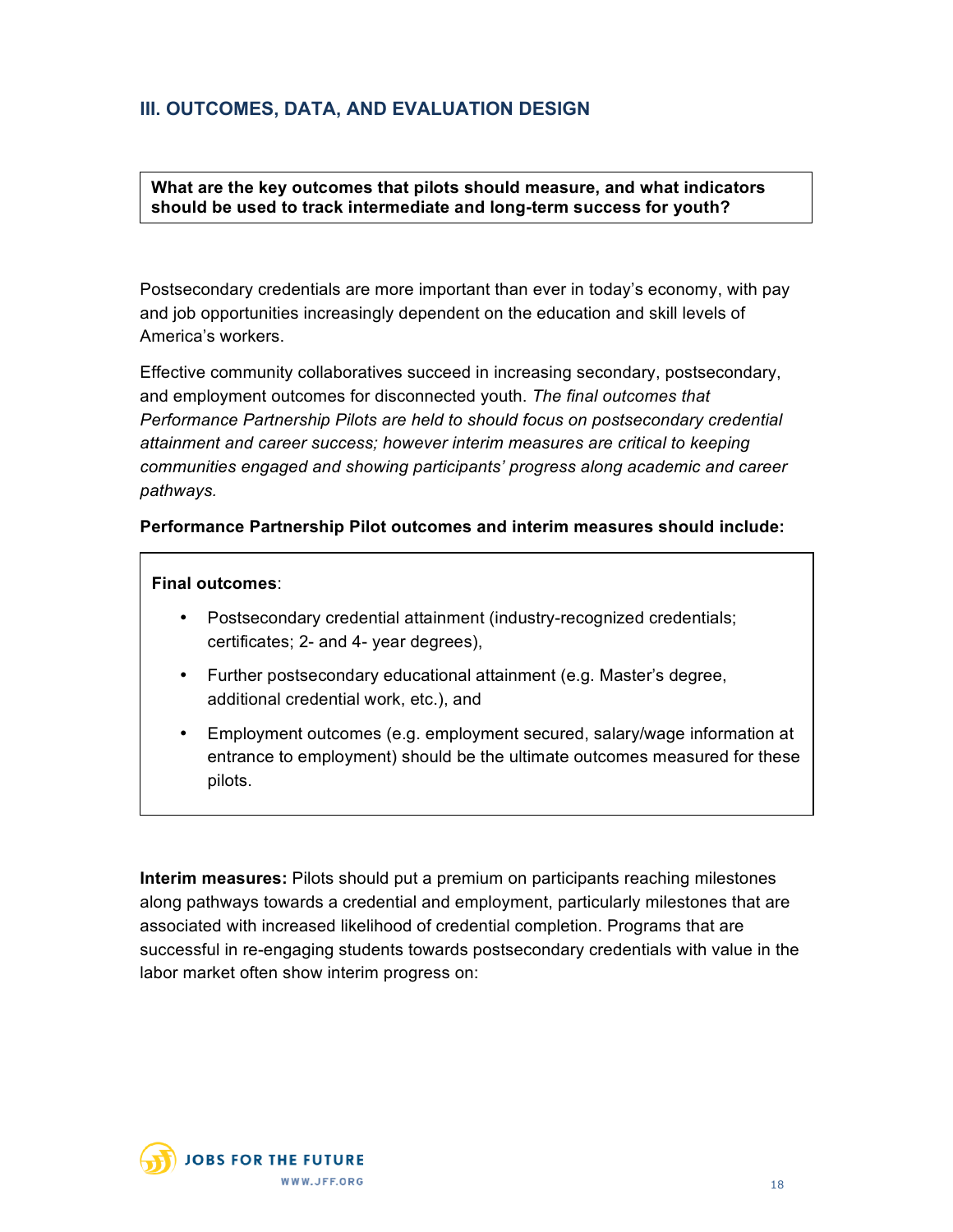- High school credit accumulation and persistence
- College preparatory course credit accumulation in secondary school (e.g. dual enrollment, or developmental education courses taken prior to first year of postsecondary education)
- Cohort 4-, 5-, and 6-year high school graduation rates
- Enrollment in postsecondary education\*
- Persistence and credit accumulation in the first year in postsecondary education and persistence into year 2\*
- Passing grade of C or above in gateway math, English course in first year
- Enrollment in a program of study within the first year
- Stackable credentials earned in postsecondary education and training

\*Programs that are promising but newly implemented often show increases in postsecondary enrollment and persistence, even if postsecondary credential data is not yet available.

*NOTE: Programs should be compared to other programs serving similar populations.*

**What existing data collection mechanisms can be harnessed to track indicators, outcomes, and participant characteristics?**

- State Longitudinal Data Systems are developing further as a result of ARRA and other Federal, State, and outside resources, increasing state capacity to track outcomes for students across education and training systems.
- States will need to fully implement the parts of these systems that track postsecondary enrollment, persistence, and credit accumulation, as well as employment outcomes. All of these components are necessary in order to adequately see the impact of programs across a period of time. These longitudinal, cross-system data systems are particularly important for understanding outcomes for populations like disconnected youth, who are reengaged through a variety of agencies and organizations, depending on where the youth find an on-ramp back to education and training.
- CBOs often track data as trusted partners. Districts and higher education institutions can work with CBOs to share and align data collection and reporting

**JOBS FOR THE FUTURE** WWW.JFF.ORG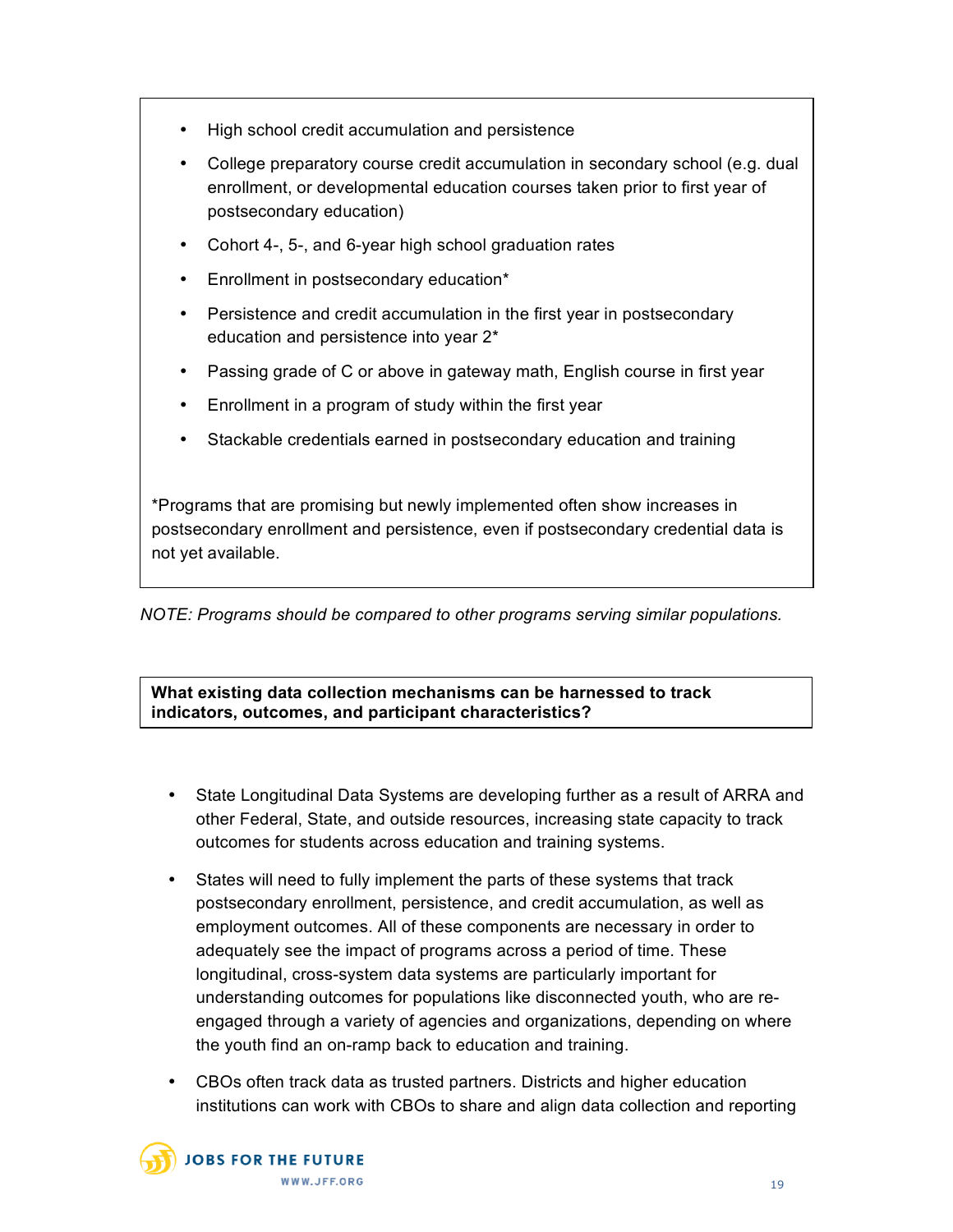to increase capacity for analysis and collective communications and action. This should be encouraged/reinforced through FERPA policy, while still protecting individual student information.

#### **What evaluation designs should be used to demonstrate improved outcomes or improved cost-effectiveness of Performance Partnership Pilots?**

- While randomized control trial evaluations are a gold standard in evaluations, the cost associated with such evaluations can sometimes be prohibitive, particularly in communities serving large numbers of disconnected youth.
- Evaluation designs should include quasi-experimental designs as well as randomized control trials.
- Evaluation designs should also include a variety of treatment options, rather than simply treatment / no-treatment so that the field can advance learning about effective practices from the programs implemented.

**How do the Federal government, States, and local entities ensure that the flexibility provided through the pilots does not have any adverse effect on the most vulnerable populations?**

- Interim and final outcomes measures, specifically reported for disconnected youth and the most vulnerable populations, as well as more formal evaluations, should inform whether flexibility continues to be provided to the entities after a certain period of time.
- Required program design features can also help shape the collaborative strategies to improve outcomes so that they are effective in serving the most vulnerable populations.
- Giving credit for interim measures is important in creating the incentive to serve the most vulnerable populations.